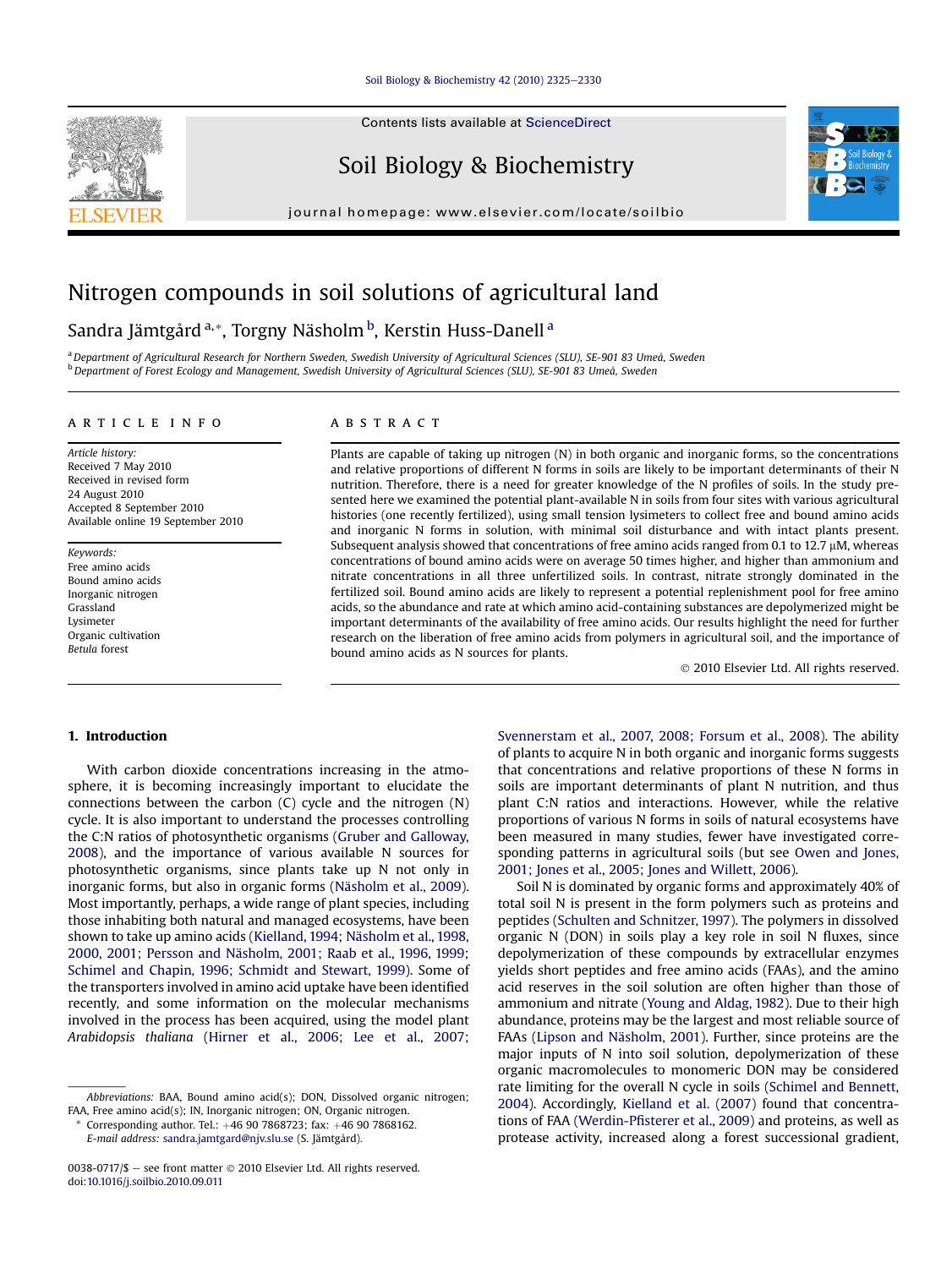<span id="page-1-0"></span>suggesting that soil FAAs are mainly derived from the depolymerization of soil proteins.

Amino acid turnover in soils is very rapid, half-lives may be as long as 20 h in soils with no plants, but they are usually less than 3 h and may be less than 1 h [\(Jones, 1999; Lipson et al., 2001; Owen and](#page-5-0) [Jones, 2001; Jones and Kielland, 2002; Jones et al., 2005,](#page-5-0) but see [Jones et al., 2009](#page-5-0)). Consequently, it is important to ensure that the technique used for sampling soil solutions causes minimal disturbance, and hence minimal changes to the concentrations of the measured compounds during sampling and processing. If care is not taken, there is a risk of overestimating or underestimating the soluble N pools due to the production and/or decomposition of N compounds during sampling and handling of the samples. Recent studies suggest that sampling soil solutions using small tension lysimeters may avoid, or at least minimize these problems ([Andersson, 2003; Andersson and Berggren, 2005; Roberts and](#page-5-0) [Jones, 2008\)](#page-5-0).

The aim of the present study was to characterize the soil solution N pool in agricultural soils with various use histories and productivity levels. For this purpose we installed small tension lysimeters at four sites with different histories to sample soil solutions with minimal disturbance to the plant-soil systems and with intact plants present. The potentially plant-available forms of N in these soils were then characterized by analyzing, quantitatively and qualitatively, FAAs and BAAs, as well as inorganic N (IN) forms in the soil solution.

# 2. Materials and methods

#### 2.1. Study sites

Soil solutions were collected in 2007 and 2008 from four sites with different agricultural histories and current uses. The first site (designated the thinned birch forest site) was at Timrå (mid-Sweden), on an east-facing slope (62.532 °N, 17.549 °E, 75 m a.s.l.) with loamy sand soil (Table 1). The sampled area was previously a pasture that had been abandoned ca. 40 years ago and has subsequently been invaded by deciduous trees, mainly Betula pubescens Ehrh., with some Populus tremula L. and Salix caprea L. The tree stand was thinned five years ago. The second sampling site (old grassland) was also at Timrå (62.530 °N, 17.552 °E, 80 m a.s.l.), and was an old extensively used grassland on a northeast-facing slope. This site has been harvested for forage once a year, but has not been ploughed during the latest ca. 20 years. Since the yield has been declining to a very low level, the crop has been left in the field for the last ca. 5 years. The third site (organically grown ley) was at Ängersjö, Umeå, in northern Sweden (63.631 °N, 19.786 °E, 25 m a.s.l.), where we sampled a 4-year old clover-grassland, now strongly dominated by timothy (Phleum pratense L.), with a sandy loam soil (Table 1). The fourth site (organically grown iceberg lettuce) was at the same location as the organically grown ley, but the ley had been ploughed two years previously and is now cultivated with iceberg lettuce (Lactuca sativa L.) on ridges. The lettuce was planted at the beginning of June and was fertilized with 8 ton  $ha^{-1}$  of chicken manure (corresponding to 104–132 kg total N ha $^{-1}$  and 57–63 kg ammonium–N ha $^{-1}$ ), and K and Mg sulfates (Kalimagnesia). At each of the four sampling sites, 15 small tension lysimeters (see below) were installed at 1 m intervals along a transect in the birch forest, at 5 m intervals along a horizontal contour in the old grassland, and at 0.6 m intervals along both a transect in the ley and along a ridge with iceberg lettuce parallel to the sampling line in the ley.

#### 2.2. Collection of soil solution

Soil solutions were collected during the growing seasons (May-September) in 2007 and 2008 on five occasions from the thinned birch forest and the old grassland sites, and in only 2008 (June-October) from the ley and lettuce sites, using small tension lysimeters (P2.30-1, Rhizon Soil Moisture Samplers; Eijkelkamp, Giesbeek, The Netherlands), 10 cm long, 2.5 mm diameter, with  $0.1 \mu$ m diameter pores. According to the manufacturer suction of soil solution is achieved between 20 and 50 kPa. The lysimeters were installed at a  $45^{\circ}$  angle to the soil surface and spanned the soil depth  $2-9$  cm. At installation,  $2\,1$  of water was sprinkled over a circular area of approximately 0.1  $m<sup>2</sup>$  on the soil surface above each lysimeter to promote close contact between it and the soil. All lysimeters remained in the soil throughout the experiment. At each soil solution collection occasion the lysimeter cap was replaced by a sterile needle and a pre-evacuated sterile 10 ml glass tube (BD Vacutainer $TM$  Z) fitted with a rubber membrane stopper. Liquid was collected over a 12 h period in the daytime (at the birch forest and old grassland sites) or overnight (at the ley and lettuce sites). Tubes were covered with aluminum foil or shaded by vegetation during collection. At the end of collection the lysimeters were immediately closed with sterile caps. The temperature at the tubes was measured at the start and end of each collection (5–17  $\,^{\circ}$ C). Tubes with the collected liquid were kept in a cool box during transport (ca. 1 h) and then immediately frozen at  $-20$  °C awaiting analysis.

### 2.3. Soils

Soil samples were taken from the soil depth spanned by the lysimeters. Five samples of ca. 0.5 l, taken along the lines of lysimeters, were pooled into a single sample from each of the sampling areas. Samples were collected in early September (from the birch forest and old grassland sites) and early October (from the ley and lettuce sites). The soil samples were kept cool during transportation and then stored in a cold-room, about 5  $\degree$ C, for four weeks (birch forest and old grassland soil samples) or overnight (ley and lettuce site soils) before being analyzed. Each soil sample was sieved through a 2 mm mesh and a representative subsample of ca. 0.5 l was sent to Agrilab AB, Uppsala, Sweden, for analysis of its soil texture, pH, and contents of humus and macro nutrients. Texturally, the soils were all dominated by sand, which accounted for more than 75% of the soil from the ley and iceberg lettuce sites (Table 1). The grassland soil contained nearly two times more carbon, humus and N than the other soils. The pH was similar  $(5.7–6.0)$  in all soils. The nutrient analyses showed that soluble K,

Table 1

Properties of the four soil types (2–9 cm depth) studied. Soil texture is given as the proportion of dry weight and nutrients are given in mg  $g^{-1}$  dry soil. AL, soil extracted in ammonium lactate; HCl, soil extracted in HCl. Data are from five pooled soil samples from each vegetation type.

| Vegetation type      | Humus (%) | Clav(%) | Silt(%) | Sand $(\%)$ | DΗ  | N   |      | $P-AL$ | $K-AL$ | $Mg-AL$ | $Ca - AL$ | $P-HCl$ | $K-HCl$ |
|----------------------|-----------|---------|---------|-------------|-----|-----|------|--------|--------|---------|-----------|---------|---------|
| Thinned birch forest | 7.6       | 9.0     | 31.0    | 52.4        | 5.7 | 27  | 38.9 | 0.15   | 1.03   | 1.41    | 11.8      | 4.2     | 1.1     |
| Old grassland        | 13.3      | 5.5     | 26.5    | 54.7        | 5.8 | 5.6 | 80.4 | 0.45   | 2.23   | 2.48    | 17.1      | 5.1     | 8.2     |
| Ley                  | 6.9       | 3.5     | 12.5    | 77.1        | 6.0 | 3.3 | 41.2 | 0.98   | 0.35   | 0.41    | 10.4      | 5.5     | 1.3     |
| Iceberg lettuce      | 8.2       | 4.5     | 11.5    | 75.8        | 6.0 | 21  | 47.6 | 1.23   | 1.25   | 0.57    | 12.6      | 6.3     | 2.7     |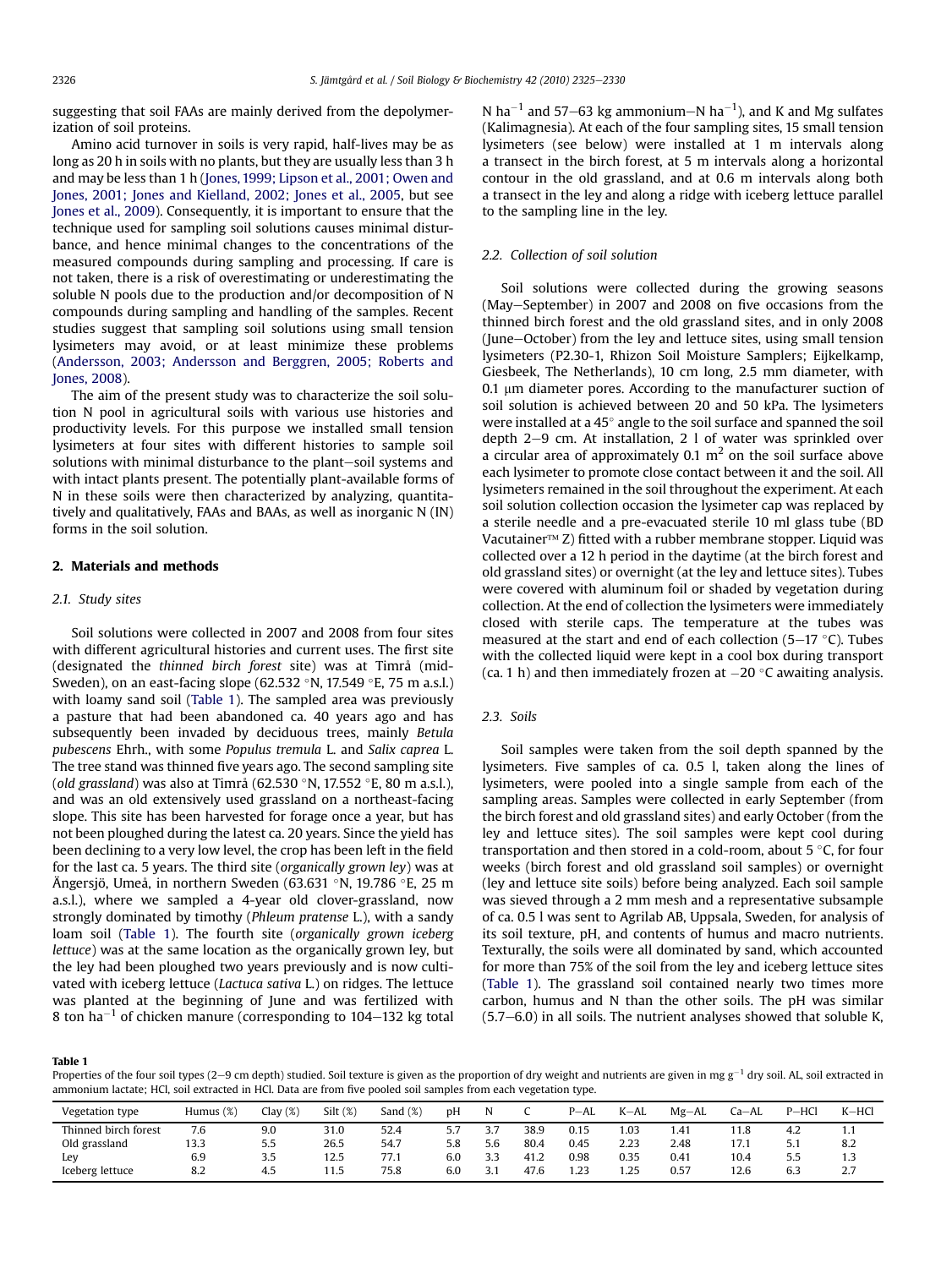<span id="page-2-0"></span>Mg and Ca were more abundant in the grassland soil and P was most abundant in the soil from the cultivated iceberg lettuce site.

#### 2.4. Analyses

#### 2.4.1. Free amino acids and ammonium

Frozen samples from the lysimeters were thawed and immediately prepared for FAA and ammonium analysis. The individual analytes were separated using an AccQ-Tag<sup>TM</sup> Ultra column and a mixture of (A) 99.9% formic acid with 0.1% ultrapure water and (B) acetonitrile in 90% ultrapure water as the mobile phase at a flow rate of 0.6 ml  $h^{-1}$  and the following gradients: 0–5.74 min isocratic 99.9% formic acid, declining to 90.9% formic acid from 5.74 to 7.74 min, to 78.8% formic acid at 8.24 min then to 40.4% formic acid at 8.74 min, before re-equilibration with 99.9% formic acid from 8.74 to 9.50 min.

Prior to analysis, samples were derivatizised with a Waters AccQ-Tag Ultra Derivatization kit for amino acid analysis, as follows. 100 ml of each soil solution sample was evaporated until dry and then dissolved in 70  $\mu$ l of 1 M borate solution, then 10  $\mu$ l of norvaline (100  $\mu$ M), as an internal standard, and 20  $\mu$ l of AccQ-Tag Reagent were added. Samples were heated for 10 min at 55  $^\circ$ C and then analyzed. Total FAA concentrations were calculated as the sum of the 21 amino acids measured.

#### 2.4.2. Bound amino acids

BAAs (e.g. those in proteins and peptides) were analyzed after hydrolyzing the soil solution samples, as follows. 100 µl of soil solution was evaporated until dry, dissolved in 1 ml of 6 M HCl and kept at 105 °C for 16 h ([Knicker, 2004\)](#page-5-0). 100 µl of the HCl solution was then evaporated and the dry sample was derivatizised and analyzed as above. The BAA concentration was calculated as the total amino acids in hydrolyzates minus the FAAs.

#### 2.4.3. Nitrate

Nitrate concentrations were analyzed by suppressed ion chromatography (Metrohm, Herisau, Switzerland) and a Metrosep A Supp 5-150 column, with an aqueous solution of 3.2 mM  $Na<sub>2</sub>CO<sub>3</sub>$  and 1.0 mM NaHCO<sub>3</sub> as the mobile phase at a flow rate of 0.7 ml min<sup>-1</sup>.

#### 2.5. Data handling

The volumes of the soil solutions collected from the lysimeters varied both among the lysimeters and among sampling occasions, thus it was not possible to obtain repeated measurements of the samples collected from single lysimeters, and the presented results are based on the lysimeter samples for which the volume collected was sufficient  $(>4$  ml) for analysis of all studied compounds (FAAs, BAAs, ammonium and nitrate). To avoid pseudo-replication, samples were randomly chosen from different (independent) lysimeters on different sampling occasions. The resulting data are from soil solutions sampled in September 2007 and May 2008 from the birch forest and old grassland sites, and in June, July and August 2008 from the ley and lettuce sites. There was no correlation between sampled soil solution volumes and the concentrations we found (data not shown).

Statistically significant differences between different soil N pools were tested with one-way ANOVA (one-way ANOVA,  $p < 0.05$ and Tukey's test,  $p < 0.02$ ) for each soil type and date. For seasonal mean values statistically significant differences between each soil N pool was tested for each soil type (one-way ANOVA,  $p < 0.05$  and Tukey's test,  $p < 0.02$ ). Samples were sampled from a single site of each vegetation type and therefore no analyses of differences between vegetation types and soil N pools were carried out.

# 3. Results

FAA concentrations were generally low (individual values ranged from 0 to 29  $\mu$ M) in the soil solutions from all four sites and from all sampling dates; mean values are shown in Fig. 1. Furthermore, the FAA concentration within each soil type did not differ significantly ( $p > 0.05$ ) between sampling dates (Fig. 1).

Among the N forms, BAA concentrations were by far the highest, with individual values ranging from 2 to 167  $\mu$ M, and were on average 50 times higher than the FAA concentrations, in soil from



Fig. 1. Concentrations of free amino acids, bound amino acids, ammonium and nitrate in soil solutions repeatedly sampled at four sites with different histories and vegetation types: a) thinned birch forest; b) old grassland; c) organically cultivated ley; and d) organically cultivated lettuce. Mean  $\pm$  SE,  $n = 4$ . Note broken scale on the Y-axis (d). Statistically significant differences between soil N pools were tested for each soil type and date (one-way ANOVA,  $p < 0.05$  and Tukey's test,  $p < 0.02$ ).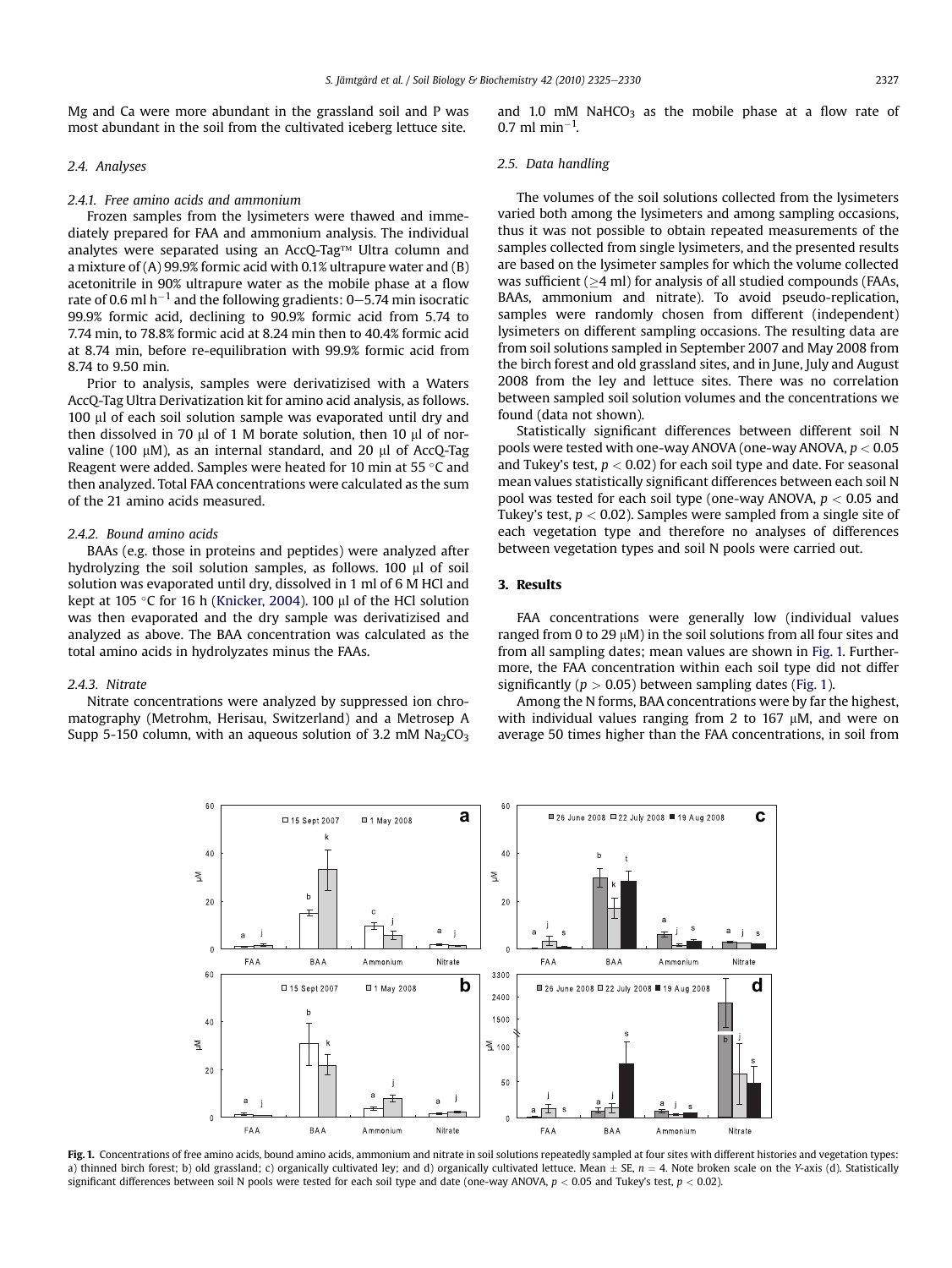<span id="page-3-0"></span>all four sites and on all occasions (Fig.  $1a-c$ ), except for nitrate at the lettuce site in June and July [\(Fig. 1d](#page-2-0)).

Ammonium concentrations were low (0.6-14.9  $\mu$ M), although they were slightly higher than the FAA concentrations in the soil solution from all four sites ([Fig. 1\)](#page-2-0). The difference between ammonium and FAA concentrations was only significant in September in the birch forest [\(Fig. 1a](#page-2-0)). Ammonium was the second largest N pool in all sampled soils, except the soil from the lettuce site.

Concentrations of nitrate ( $0.9-3.4 \mu$ M) were slightly lower than ammonium concentrations, but did not differ significantly from them, except in the birch forest soil in September (Fig.  $1a-c$ ). In contrast, the lettuce soil solution had a very high nitrate concentration (mean value  $2200 \mu M$ ) in June, shortly after fertilization, but the concentration successively decreased during the season ([Fig. 1d](#page-2-0)). At the last sampling date, in August, the BAA concentration was higher than the nitrate concentration at the lettuce site, as well as at the sites with the other histories and vegetation. No significant differences were found between the concentrations of BAA and the other N compounds on this occasion, probably due to the large variance and the limited number of replicates. At the lettuce site, BAA concentrations increased considerably from July to August, while nitrate concentrations were lowest in August ([Fig. 1d](#page-2-0)).

Generally, the concentrations of each type of N compound in the soil solutions from each site were similar, and the concentrations of BAAs were high, as shown by the seasonal means (Fig. 2). The N sources were ranked, in order of concentration, as follows: BAA >> ammonium > nitrate and FAAs, except for nitrate under the lettuce at the beginning of the season. Although the FAA concentrations were the lowest of all the N sources, they were still in the same order of magnitude as ammonium and nitrate concentrations in the birch forest, old grassland and organically cultivated ley sites.

The proportions of FAAs, BAAs, ammonium and nitrate, based on seasonal mean concentrations (expressed as  $\mu$ M of each compound) found in each soil, are shown in Fig. 2. Deamination of bound glutamine and asparagine during hydrolyzation prevents the calculation of BAA $-N$ , but the proportion of BAA $-N$  is probably equal to or larger than that shown in Fig. 3. In the soil solution under the thinned birch forest, old grassland and organically cultivated ley, BAAs constituted approximately 75% of the total N compounds (Fig. 3).



Fig. 2. Seasonal concentrations of free amino acids, bound amino acids, ammonium and nitrate in soil solutions collected under thinned birch forest (black bars), old grassland (dark grey bars), organically cultivated ley (light grey bars) and organically cultivated lettuce (white bars). Mean  $\pm$  SE,  $n = 8$  (thinned birch forest, old grassland),  $n = 12$  (lettuce, ley). Note broken scale on the Y-axis. Statistically significant differences between each soil N pool were tested for each soil type (one-way ANOVA,  $p < 0.05$  and Tukey's test,  $p < 0.02$ ).



Fig. 3. Proportions of free amino acids, bound amino acids, ammonium and nitrate in soil solutions, based on seasonal means (in  $\mu$ M) for free amino acids (black bars), bound amino acids (dark grey bars), ammonium (light grey bars) and nitrate (white bars).  $n = 8$  (thinned birch forest, old grassland),  $n = 12$  (lettuce, ley).

The relative proportions of individual amino acids in the FAAs (Fig. 4) showed similarities, but also some differences, to the proportions in the total BAA pool ([Fig. 5\)](#page-4-0). The most abundant FAAs were serine, glycine and alanine, which collectively accounted for approximately 56% of the total FAAs. The most abundant BAAs were glycine, serine, alanine, aspartic acid  $+$  asparagine and glutamic acid  $+$  glutamine, which accounted for approximately 60% of the BAAs. The FAA composition in the soil solution from the birch forest and the old grassland were similar, as were the FAAs in the ley and lettuce soil solutions. The most obvious difference between these two groups was that the samples from the birch forest and old grassland all contained free gamma-amino butyric acid (gaba), but this was not found in the soil solutions from the ley or lettuce sites (data not shown). The proportions of individual amino acids in the BAAs were similar in soil solutions from all four sites ([Fig. 5\)](#page-4-0).

#### 4. Discussion

The aim of the presented study was to characterize the N fractions in soil solutions from four different agricultural land types, using small tension lysimeters to collect soil solutions with minimal soil disturbance. Earlier studies using this technique (e.g. [Andersson, 2003; Andersson and Berggren, 2005; Roberts and](#page-5-0) [Jones, 2008](#page-5-0)) have shown that this method causes very little



Fig. 4. Proportions of individual free amino acids in solutions from each soil type. Other free amino acids are the sum of histidine, arginine, gaba, proline, ornithine, lysine, tyrosine, methionine, valine, isoleucine, phenylalanine and tryptophane. Values are seasonal means, where  $n = 8$  (thinned birch forest, old grassland) and  $n = 12$ (organically cultivated ley, lettuce).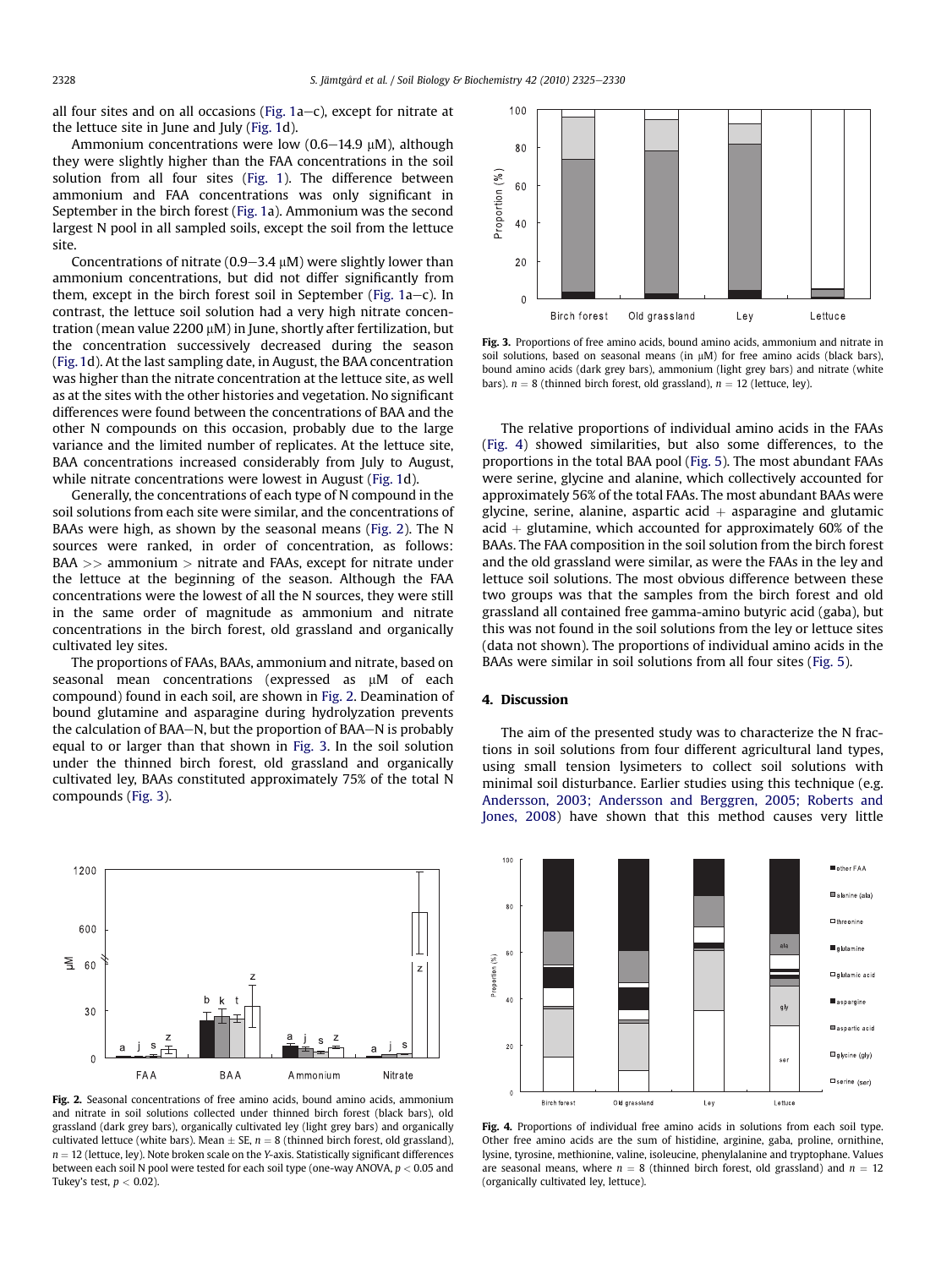<span id="page-4-0"></span>

Fig. 5. Proportions of individual bound amino acids in solutions from each soil type. Other bound amino acids are the sum of histidine, arginine, gaba, proline, ornithine, lysine, tyrosine, methionine, valine, isoleucine, phenylalanine and tryptophane. Values are seasonal means, where  $n = 8$  (thinned birch forest, old grassland) and  $n = 12$ (organically cultivated ley and lettuce).

alteration of the chemical composition of collected samples, allowing in situ levels of organic nitrogen (ON) and IN compounds to be conveniently investigated. However, the soil must have a sufficiently high moisture content for the lysimeters to collect sufficient volumes of solution for analysis. We found that of the four N fractions studied, soil solutions of all the studied ecosystems were dominated by BAAs, while FAAs accounted for only a minor fraction [\(Fig. 1](#page-2-0)). The fraction of IN in the studied soil solutions was generally lower than the ON fraction, but fertilization gave high and variable nitrate concentrations, occasionally as high or even higher than the organic fraction of the soil solution N pool.

It is likely that BAAs represent a potential replenishment pool for FAAs and the rate at which BAAs are depolymerized should therefore be an important determinant of the availability of FAAs over the long term. Moreover, plants have been shown to take up both peptides and amino acids [\(Komarova et al., 2008; Paungfoo-](#page-5-0)[Lonhienne et al., 2008; Näsholm et al., 2009](#page-5-0)), suggesting that BAAs may play important roles as both direct and indirect N sources for plants. The concentration of BAAs was similar in all soils studied, irrespective of vegetation type [\(Fig. 2\)](#page-3-0) and their total N and humus contents ([Table 1](#page-1-0)). In three of the four studied soils, BAA concentrations were higher than IN concentrations [\(Fig. 2](#page-3-0)), in accordance with the summary by [Young and Aldag \(1982\),](#page-5-0) who also found amino acid reserves to be higher than those of ammonium and nitrate in several types of soil. We applied acid hydrolysis to soil solutions collected with lysimeters (pore size  $0.1 \mu m$ ), thus our BAA analysis was limited to soluble N compounds, which would generally be largely peptides and polypeptides. In contrast, most studies of BAAs have not targeted compounds present in soil solutions, but instead have focused on the total amount of BAAs in soils, i.e. they have included the BAAs in the solid soil fraction ([Sowden et al., 1977; Stevenson, 1982; Schulten and Schnitzer,](#page-5-0) [1997; Senwo and Tabatabai, 1998](#page-5-0)). Such analyses will also inevitably include living microbial biomass as well as fractions of fine roots, and thus are likely to overestimate soluble BAA concentrations ([Roberts and Jones, 2008](#page-5-0)).

In all of the soils we studied, despite the differences in vegetation types, the amino acid composition of the BAA fraction was dominated by six amino acids  $-$  serine, glycine, aspartic acid/ aspargine, glutamic acid/glutamine, threonine and alanine (Fig. 5) – which accounted for nearly 70% of the total BAA pool in all soils. The similarity of the composition of BAAs suggests that this N pool has common origins, irrespective of soil type. In contrast, variations in BAA compositions have been found in hydrolyzates of different soil types ([Sowden et al., 1977; Senwo and Tabatabai, 1998; Friedel](#page-5-0) [and Scheller, 2002\)](#page-5-0). Increases in abundance of glycine, alanine and threonine have been found during organic matter decomposition ([Rovira et al., 2008\)](#page-5-0) and are thought to be linked to their abundance in resistant structures, including the cell walls of bacteria, fungi and plants. Although we cannot explain the high concentrations of glycine in the BAA pools in our studied soil solutions, it is interesting to note that glycine is the most abundant amino acid in peptidoglycan, which is found in the cell wall of some bacteria and is also a constituent of glycine-rich proteins associated with plant cell walls ([Stevenson, 1982; Rovira et al., 2008\)](#page-5-0). A high fraction of bacterial proteins in soil is also supported by a previous proteomic study of plant debris decomposition, which showed that the amount of microbial protein can increase over time ([Schulze, 2005\)](#page-5-0).

As found for BAAs, serine, glycine and alanine were relatively abundant FAAs in all of the soils we studied. However, FAA concentrations in the soil samples from all of the sites were consistently low ([Figs. 1 and 2](#page-2-0)), and in a similar range to those found in our previous studies of soil solutions in agricultural fields cropped with barley ([Jämtgård et al., 2008\)](#page-5-0), and other studies of agricultural soils [\(Jones et al., 2005\)](#page-5-0). Comparisons with FAAs in natural ecosystems are complicated by the small number of studies on undisturbed soil, and by results being generally expressed in relation to soil dry matter. However, higher concentrations of FAAs  $(13-158 \mu M)$  have been extracted from alpine soils using lysimeters ([Raab et al., 1999](#page-5-0)), and FAA concentrations have been found to increase with forest succession in boreal ecosystems, possibly because rates of protein degradation increase more rapidly than rates of amino acid breakdown as succession proceeds ([Kielland](#page-5-0) [et al., 2007\)](#page-5-0). The gradient spanned by [Kielland et al. \(2007\)](#page-5-0) was most likely larger than the one encompassed by our study. In contrast, [Hofmockel et al. \(2010\)](#page-5-0) suggested that the activity of ammonification is more decisive than proteolysis for plant amino acid availability. However, this suggestion was based on incubated soils and therefore needs field validation. Protein breakdown in grasslands has been found to be slower than ammonification ([Jan](#page-5-0) [et al., 2009](#page-5-0)), which might at least partly explain the low FAA concentrations of agricultural soils.

The predominance of BAAs in the examined soils, under all vegetation types (Fig. 5), and their correlations with FAAs ([Fig. 4\)](#page-3-0) found in our study are comparable to findings of analyses of soil solutions from conifer forests in regions with Mediterranean climates [\(Yu et al., 2002](#page-5-0)) and from a fertilized boreal spruce forest ([Andersson and Berggren, 2005\)](#page-5-0). In our study, the size and proportion of each N pool, including ammonium, was very similar in soils from all of the examined sites, except the lettuce site [\(Figs. 2](#page-3-0) [and 3](#page-3-0)). The high concentration of nitrate under lettuce, especially in June, probably reflects the application of fertilizer at this time, at this site, but not any of the others ([Fig. 1](#page-2-0)d).

### 5. Conclusions

By using small tension lysimeters we have repeatedly, and with minimal disturbance of the soil and with intact plants still present, characterized both ON and IN in soil solutions from different types of agricultural soil. Similar, high concentration of BAAs was found in all soil solutions, corroborating the potential importance of BAAs as N sources for plants ([Komarova et al., 2008; Paungfoo-Lonhienne](#page-5-0) [et al., 2008](#page-5-0)). From our results we cannot draw any conclusions about flux rates or processes involved in the N cycle, but the high BAA concentrations highlight the need for further studies of depolymerization of BAAs and consequent liberation FAAs as a potential N source for plants in agricultural soils.